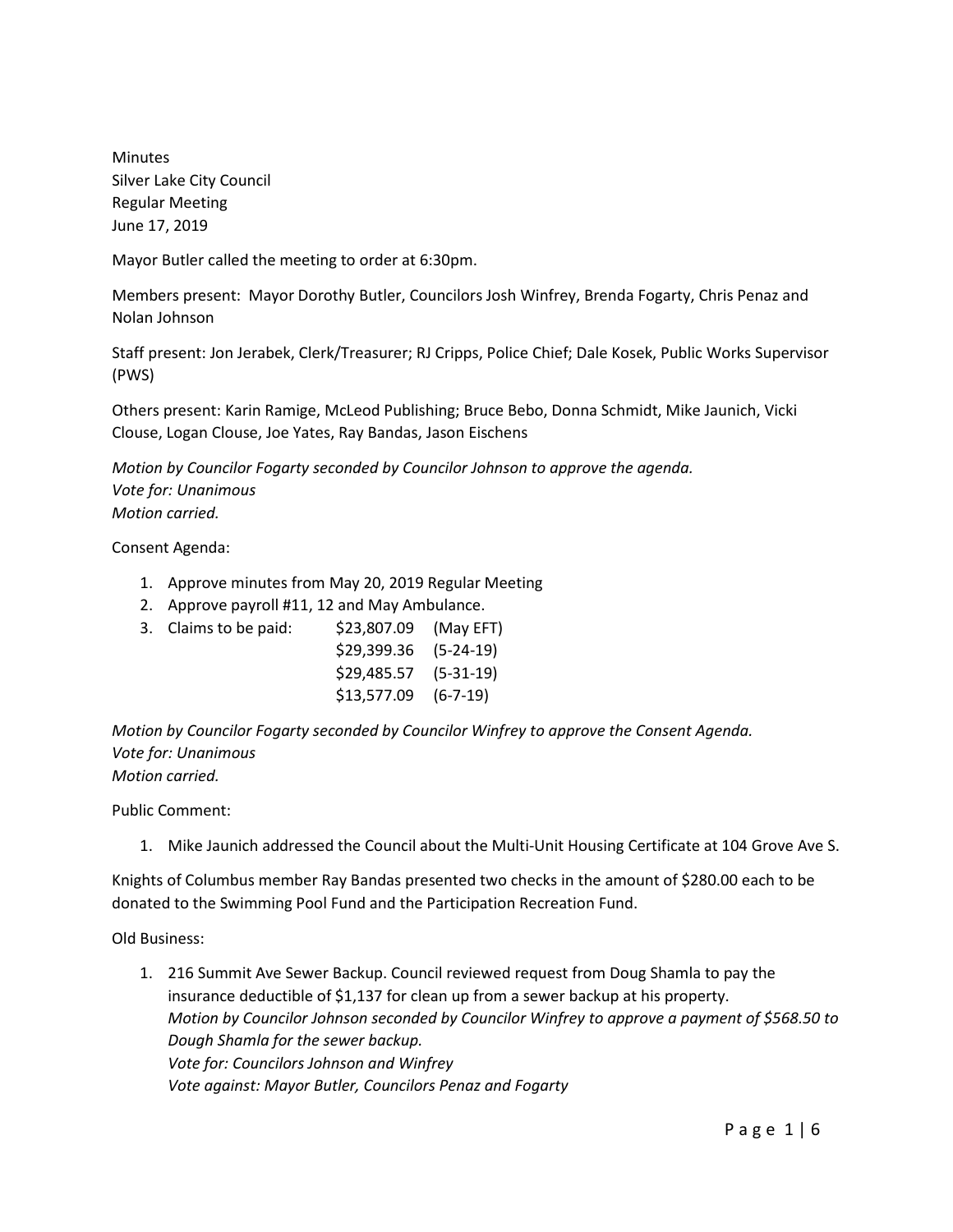*Motion failed.*

- 2. Thomas Ave One-Way Request. Jason Eischens requested to either turn Thomas Ave into a oneway street with parking on one side or to allow parking on one side of the street and leave as a two-way street. The Council discussed the request and asked staff to research other options for parking.
- 3. Multi-Unit Housing Certificate Review. Council reviewed the progress of 104 Grove Ave S obtaining a housing certificate. The item will be placed on the July 1, 2019 agenda.
- 4. Second Reading of Ordinance 93: An Ordinance Amending Chapter 9 Sections 5,6,8 and 10 of the Silver Lake Municipal Code Regarding Traffic, Parking, Motor Vehicles and Snow Removal Area.

*Motion by Councilor Fogarty seconded by Councilor Penaz to approve Ordinance 93. Vote for: Unanimous*

*Motion carried.*

5. Second Reading of Ordinance 94: An Ordinance Amending Chapter 11 Section 4 of the Silver Lake Municipal Code Regarding Municipal Liquor Store Dispensary. *Motion by Councilor Winfrey seconded by Councilor Penaz to approve Ordinance 94. Vote for: Unanimous Motion carried.* 

New Business:

1. Eagle Scout Project. Logan Clouse presented a plan to cement a 36 feet by 27 feet area with additional bike racks by the aquatic center and to remove the rocks at the playground by the center and replace with rubber mulch.

*Motion by Councilor Fogarty seconded by Councilor Johnson to allow Logan Clouse to move forward with his Eagle Scout project and to present a more definitive plan with funding at a future meeting.* 

*Vote for: Unanimous Motion carried.*

- 2. Application for 1-Day Gambling License for Silver Lake Pool and Parks Organization. *Motion by Councilor Winfrey seconded by Councilor Penaz to approve the 1-Day Gambling License for Silver Lake Pool and Parks Organization on August 4, 2019. Vote for: Unanimous Motion carried.*
- 3. Application for Temporary Liquor License and Dance & Live Music License for Pola-Czesky Days Committee.

*Motion by Councilor Fogarty seconded by Councilor Winfrey to approve the Temporary Liquor License and Dance & Live Music License for Pola-Czesky Days Committee on August 2, 2019 to August 4, 2019. Vote for: Unanimous Motion carried.*

4. Application for 1-Day Gambling License for Silver Lake Fire Relief Association *Motion by Councilor Fogarty seconded by Councilor Penaz to approve the 1-Day Gambling License for Silver Lake Fire Relief Association on August 4, 2019. Vote for: Unanimous*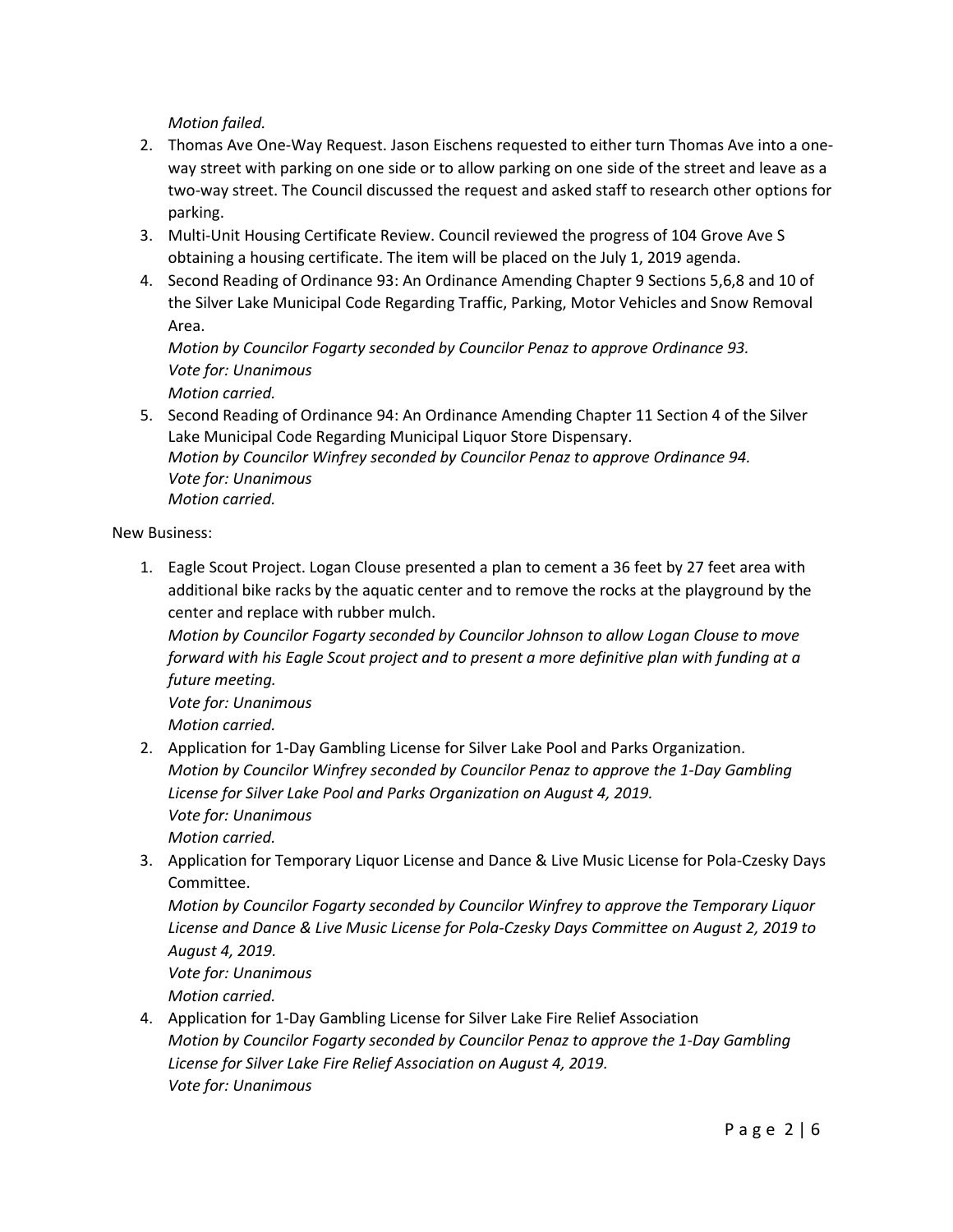*Motion carried.*

- 5. Application for Temporary Liquor License for Silver Lake Pool and Parks Organization *Motion by Councilor Winfrey seconded by Councilor Johnson to approve the Temporary Liquor License for Silver Lake Pool and Parks Organization on November 17, 2019. Vote for: Unanimous Motion carried.*
- 6. Applications for Soliciting/Peddler Permits. Council reviewed applications from Caleb Oberg, Josef Thompson, Chad Whitcher, Nathan Saba, Cody Nordmann, and Cameron Hazzard. Chief Cripps recommendation to deny all applications due to being incomplete. *Motion by Councilor Winfrey seconded by Councilor Fogarty to deny all applications for soliciting/peddler permits. Vote for: Unanimous Motion carried.*
- 7. Ambulance Department. Agenda item cancelled prior to meeting. The Council requested that a discussion take place at a future meeting.

Mayor Butler called for a brief recess at 7:47pm.

Mayor Butler called the meeting to order at 7:50pm.

Department Business:

- 1. Public Works Councilor Winfrey and PWS Kosek reported the following:
	- a. Pool is open and operating. Repairs will be needed to fix main pump. Will approach Pool and Parks Organization for help with estimated cost of \$2,800.
	- b. Request to approve repair of leaking gate valve at sewer treatment ponds. Quotes from Hjerpe Contracting for \$18,585 and Juul Contracting for \$18,035 were received. *Motion by Councilor Fogarty seconded by Councilor Penaz to approve the estimate from Juul Contracting for \$18,035. Vote for: Unanimous Motion carried.*
	- c. Coordinating with SEH on catch basin upgrades at Center St and Park Ave and Lane Ave and Main St.
	- d. Training with PeopleService on generator setup and emergency pumping.
	- e. Request to approve sandblasting, painting and metal work on box, sander and frame of new plow truck for an estimate of \$3,500. *Motion by Councilor Winfrey seconded by Councilor Johnson to approve repairs not to exceed \$3,500. Vote for: Unanimous Motion carried.*
	- f. Request to purchase well pump controls and installation for main well and remote well. Upgrading the pump controls was a task item on the Wellhead Protection Plan. Quote from Quality Control & Integration for \$18,440 for controls and quotes from Kriha Electric for \$6,700, Brandel Electric for \$5,800 and Quality Control for \$7,000 for electrical work and installation.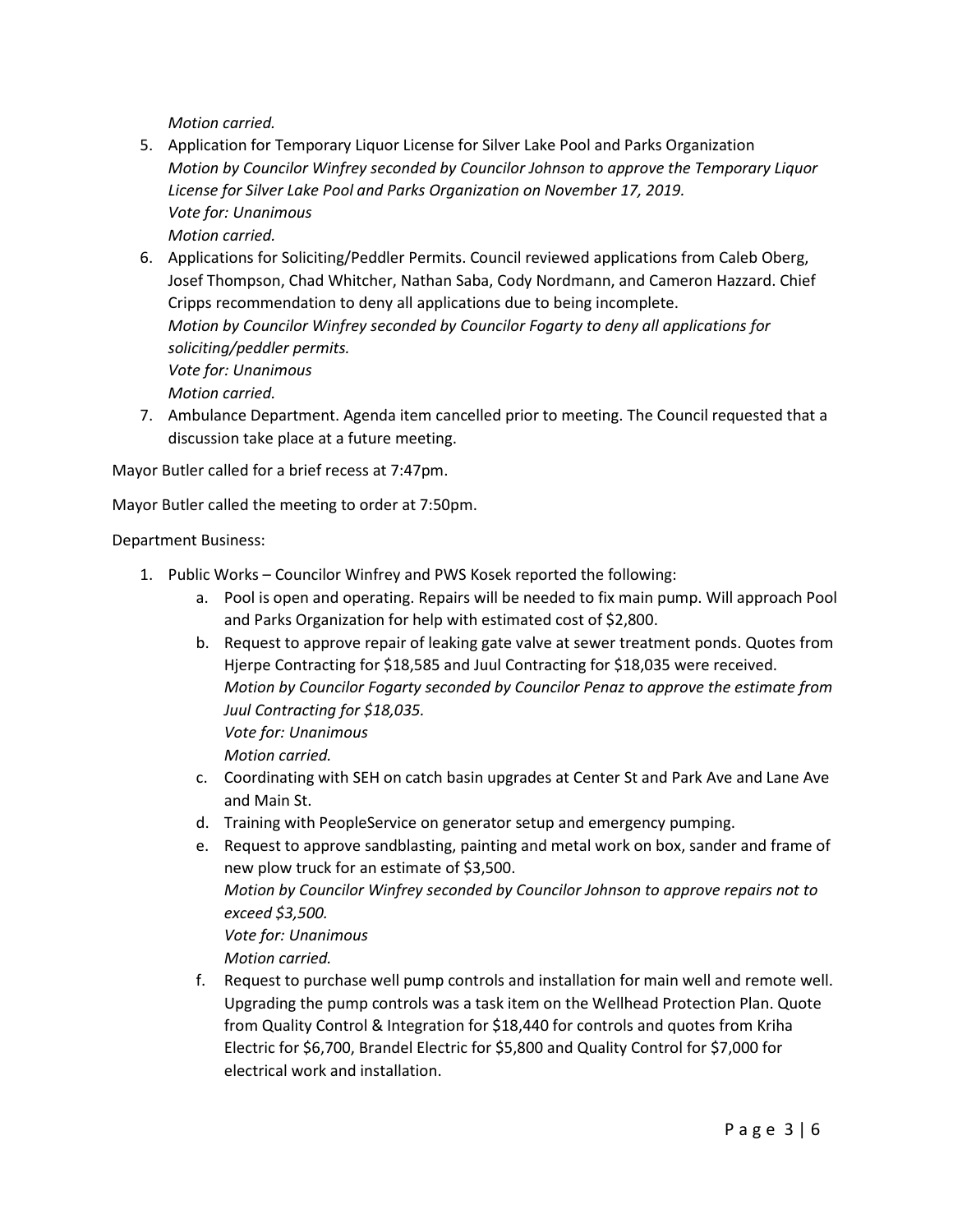*Motion by Councilor Winfrey seconded by Councilor Johnson to approve the quote of \$18,440 from Quality Control & Integration for the controls and the quote of \$5,800 from Brandel Electric for the installation.* 

*Vote for: Unanimous*

*Motion carried.*

- g. PeopleService report for April was reviewed.
- 2. Public Safety Councilor Fogarty, Chief Cripps, and Fire Chief Kosek reported the following:
	- a. Fire Department
		- i. May calls reviewed.
		- ii. Propane tank fire training completed.
		- iii. Drill shadowing performed by possible recruit.
	- b. Ambulance Department
		- i. Monthly runs reviewed.
		- ii. Recruitment efforts underway.
		- iii. Request to approve hiring Michelle Schneider as an EMT.

*Motion by Councilor Fogarty seconded by Councilor Winfrey to approve hiring Michelle Schneider as an EMT. Vote for: Unanimous Motion carried.*

- c. Police Department
	- i. Cockroaches found during walkthrough at apartment building at 104 Grove Ave South.
	- ii. Options presented for signage at Lake Ave one-way to curb vehicles traveling the wrong direction. Signage and posting would cost approximately \$500.
	- iii. Discussed body worn camera costs and policy.
	- iv. Arrests and call log reviewed.
	- v. Request by Chief Cripps to obtain lost vacation hours due to training new hire. *Motion by Councilor Fogarty seconded by Councilor Penaz to approve adding 26.68 hours to Chief Cripps' vacation hours. Vote for: Unanimous Motion carried.*
	- vi. Discussed Multi-Unit Housing Certificate at hotel in city limits.
- 3. Municipal Liquor Store (MLS) Councilor Penaz reported the following:
	- a. Sales for May were \$43,701.46 with a net profit of \$2,646.91. Sales for year-to-date were \$205,796.47 with a net profit of \$16,432.98.
	- b. Request to approve exercise classes at Auditorium on Tuesdays and Fridays with rent being 10 percent of what is taken in monthly and a minimum of \$75. If other events are scheduled or booked the classes would be cancelled.

*Motion by Councilor Penaz seconded by Councilor Johnson to approve the exercise classes on Tuesdays and Fridays with rent at 10 percent of monthly sales and a minimum of \$75.* 

*Vote for: Unanimous Motion carried.*

c. Request to approve annual review for Gloria Lundberg.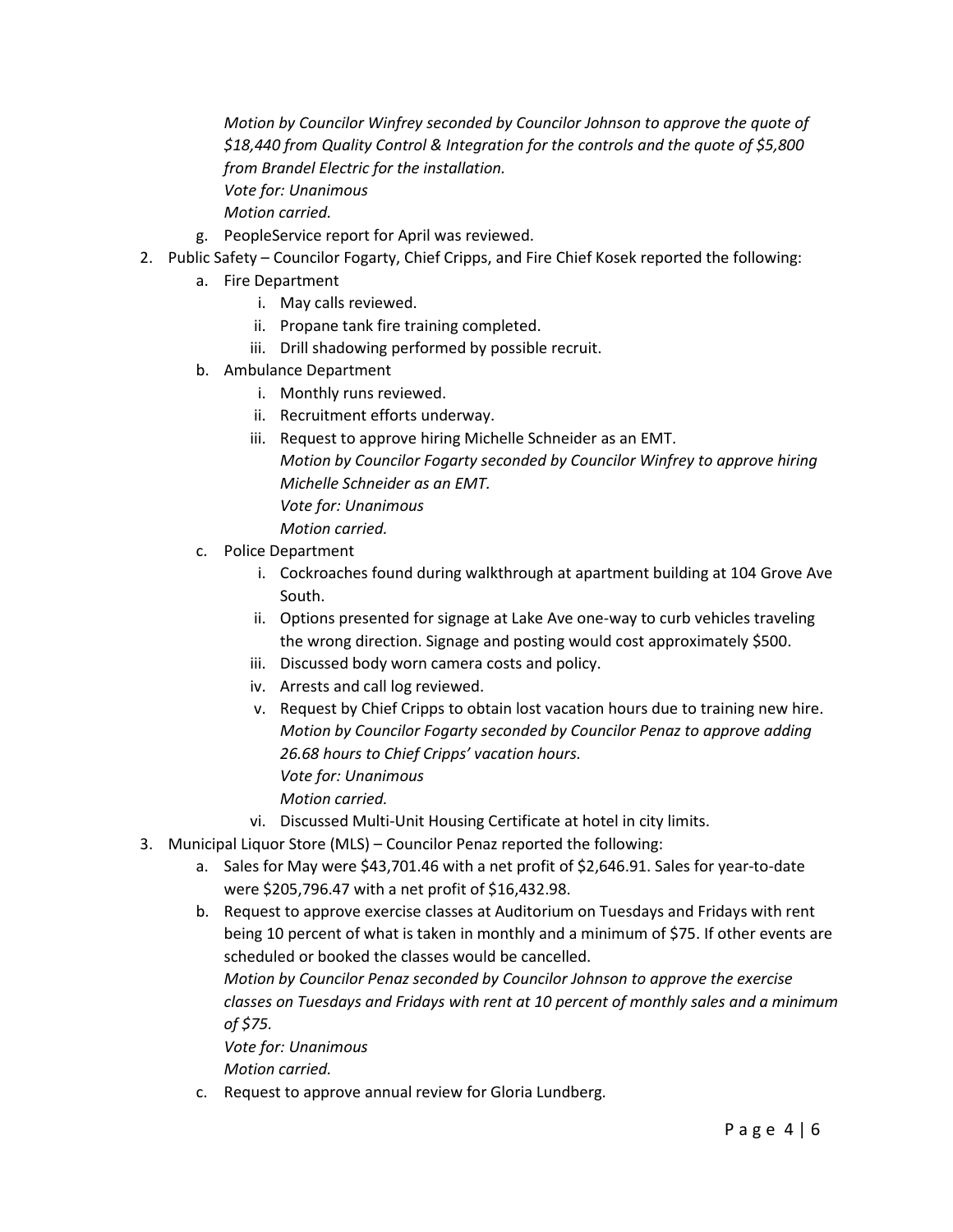*Motion by Councilor Penaz seconded by Councilor Johnson to approve annual review of Gloria Lundberg and to retain with no wage increase due to being at max step. Vote for: Unanimous Motion carried.*

- d. Request to approve annual review of Faye Duffy. *Motion by Councilor Penaz seconded by Councilor Johnson to approve annual review of Faye Duffy and to retain with no wage increase due to being at max step. Vote for: Unanimous Motion carried.*
- e. Request to approve annual review of Kayla Shaul. *Motion by Councilor Penaz seconded by Councilor Fogarty to approve annual review of Kayla Shaul and to retain with a step increase to \$11.40 per hour. Vote for: Unanimous Motion carried*
- f. Request to approve hiring a cleaner for Sundays at the regular hourly rate and a minimum/maximum time of 4.5 hours. *Motion by Councilor Penaz seconded by Councilor Winfrey to approve 4.5 hours for the minimum/maximum time for cleaning at the MLS on Sundays. Vote for: Unanimous Motion carried.*
- g. Request to approve closing the on-sale portion of the MLS on July 1, 2019 through July 4, 2019 and to set off-sale hours from 10am-10pm during the same time period. Remodeling will be conducted during this timeframe. *Motion by Councilor Penaz seconded by Councilor Winfrey to approve closing the on-sale portion of the MLS on July 1, 2019 through July 4, 2019. Vote for: Unanimous Motion carried.*
- 4. Community Development Councilor Johnson and Clerk Jerabek reported the following:
	- a. Planning Commission did not meet in June.
	- b. Swimming pool and Summer Recreation information reviewed.
	- c. Request to approve Kaleigh Rumrill as Head Lifeguard. *Motion by Councilor Johnson seconded by Councilor Winfrey to approve Kaleigh Rumrill as Head Lifeguard with starting wage of \$12.37 per hour. Vote for: Unanimous Motion carried.*
	- d. McLeod County will allow the city to use its alert system CodeRed for messaging to residents in emergencies, outages, and service interruptions.
- 5. Administration Clerk Jerabek reported the following:
	- a. May Treasurer's Report was reviewed.
	- b. Reviewed Crow River Sno Pro's permit for trail accessibility on city property at sewer treatment ponds.

*Motion by Councilor Fogarty seconded by Councilor Winfrey to approve the permit with the city and Crow River Sno Pro's.*

*Vote for: Unanimous*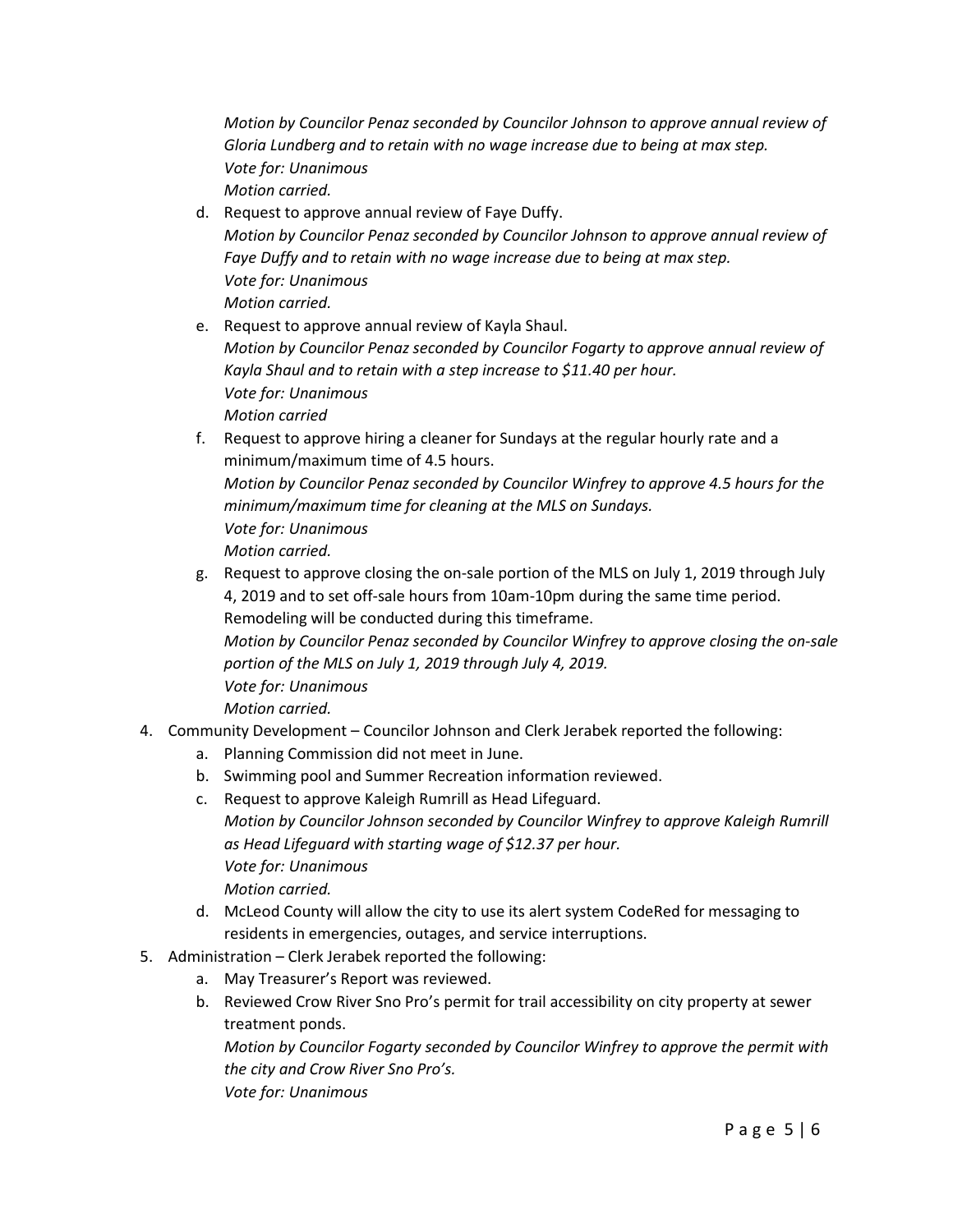*Motion carried.*

- c. Workers compensation audit was completed June 10, 2019.
- d. Outstanding payable and payroll checks have been reissued.
- e. Revenue Recapture training was completed as another avenue to recuperate outstanding Ambulance patient bills.
- f. A request for proposal for the 2019 audit will be completed.
- g. Zoning cheat sheets will be created to assist with building permit applications.
- h. Request to approve annual review of Karissa Wicklund-Kurth. *Motion by Councilor Penaz seconded by Councilor Fogarty to approve annual review for Karissa Wicklund-Kurth and to retain with step increase to \$17.44 per hour. Vote for: Unanimous Motion carried.*

Open Discussion:

- 1. Discussion on trees planted near property lines.
- 2. Discussion on tax relief for new businesses.
- 3. Discussion on administrative fines for non-compliance of multi-unit housing establishments.
- 4. Discussion on utilizing MNSPECT for all multi-unit inspections.
- 5. Discussion on cleaning of Auditorium storage area.
- 6. Discussion on lawn mowing on properties in the city.

*Motion by Councilor Fogarty seconded by Councilor Penaz to adjourn this regular meeting of the Silver Lake City Council.*

*Vote for: Unanimous Motion carried.*

Meeting adjourned at 10:10pm.

Seal of the City:

Jon Jerabek, Clerk/Treasurer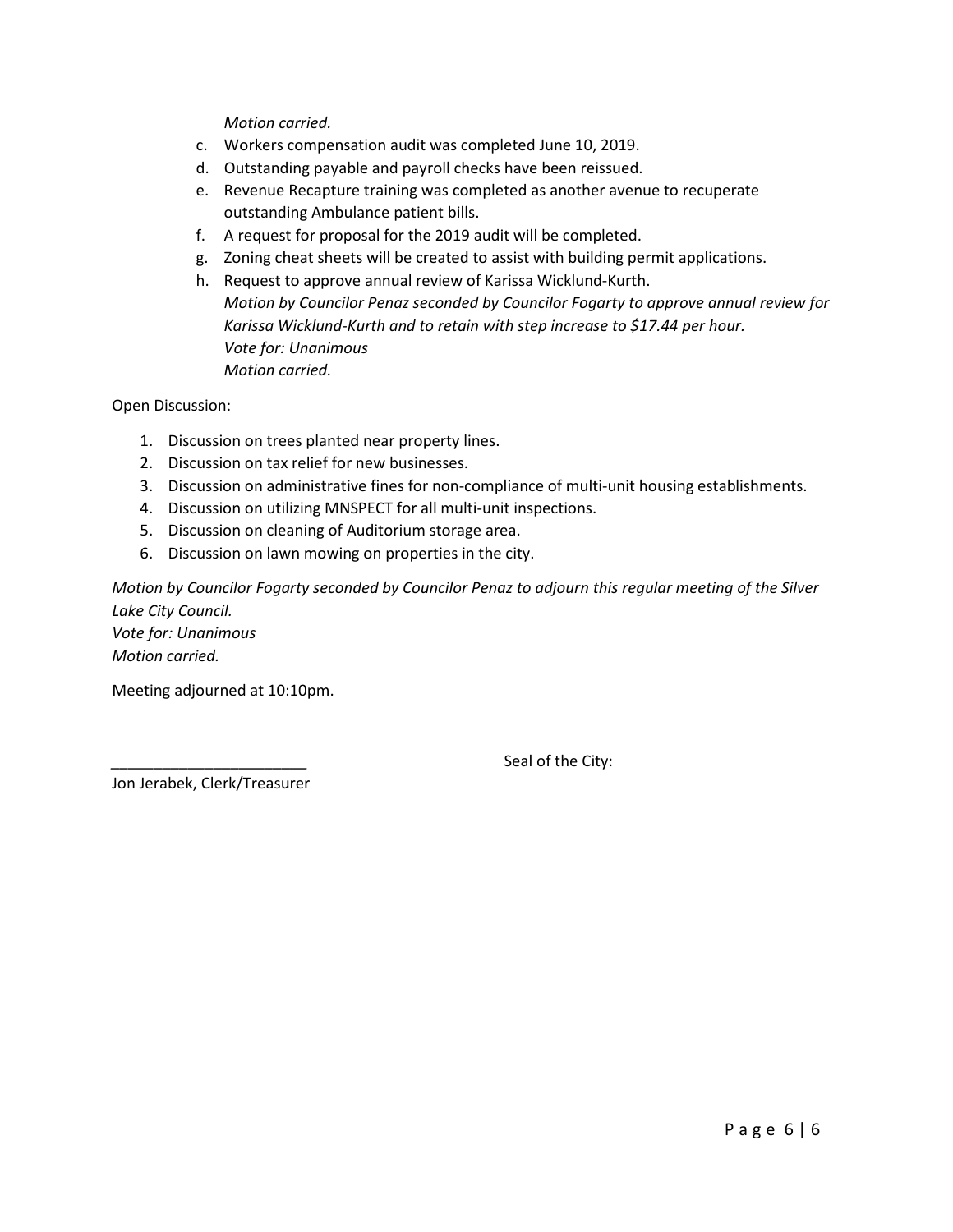## **ORDINANCE 94: AN ORDINANCE AMENDING CHAPTER 11 SECTION 4 OF THE SILVER LAKE MUNICIPAL CODE REGARDING MUNICIPAL LIQUOR DISPENSARY**

The City Council of the City of Silver Lake, Minnesota does hereby ordain:

Section 1. Chapter 9 of the Silver Lake Municipal Code shall be amended as follows:

Section 4. Municipal Liquor Dispensary

## Subd. 1. Dispensary Established.

- (A) A City liquor dispensary is hereby established to be operated within the City for the sale of liquor potable as a beverage and containing more than 3.2% of alcohol by weight, both for consumption at such dispensary and on such premises by the drink and in sealed or closed receptacles or containers for removal from the premises except as otherwise provided in the Silver Lake City Code. No persons shall sell, barter, or otherwise dispose of intoxicating liquor, nor shall a sale be made by anyone outside of said dispensary or by anyone not employed in and by said dispensary, nor shall any person or persons mix or prepare liquor for consumption in any public place of business or consume liquor in such places outside of the dispensary. No liquor shall be sold or consumed on a public highway or in an automobile.
- (B) Location and operation. The said dispensary shall be located at such place as the City Council shall determine by motion and may be either leased or owned by the City, as the City Council shall determine. It shall be in charge of a person known as the operator, who shall be selected by the City Council and shall be paid such compensation, as the City Council shall determine. Said operator shall have full charge of the operation of such dispensary, and shall have the authority to purchase such supplies as are necessary and employ such additional help as he or she may need at a rate of compensation to be approved by the City Council and pursuant to the rules determined by the City Council and in conformity with the law. All employees including the operator shall hold their positions at the pleasure of the City Council. No person under the age of 18 shall be employed in the City dispensary.
- (C) Dispensary fund created. A liquor dispensary fund is hereby created in which all revenues received from the operation of the dispensary shall be paid, and from which all operating expenses shall be paid, provided the initial cost of rent, fixtures, and necessary inventory may be paid for out of the general fund of the City, but such amounts shall be reimbursed to the said general fund out of the first moneys coming into the liquor dispensary fund not needed for carrying on the said business. Any surplus accumulating in this fund may be transferred to the general fund by resolution of the Council and expended for any municipal purpose.
- (D) Hours of operation. The City dispensary shall at all times observe the following restriction upon the hours of operation.

No sale of intoxication liquor shall be made:

- a. Between the hours of 12:00 a.m. and 8:00 a.m. Monday through Friday;
- b. Between the hours of 1:00 a.m. and 8:00 a.m. on Saturday and Sunday

All customers must vacate the premises no later than 12:30 a.m. Monday through Friday and no later than 1:30 a.m. on Saturday and Sunday.

"Off-Sale" hours shall be in accordance with the Minnesota Statute and as determined by the City Council.